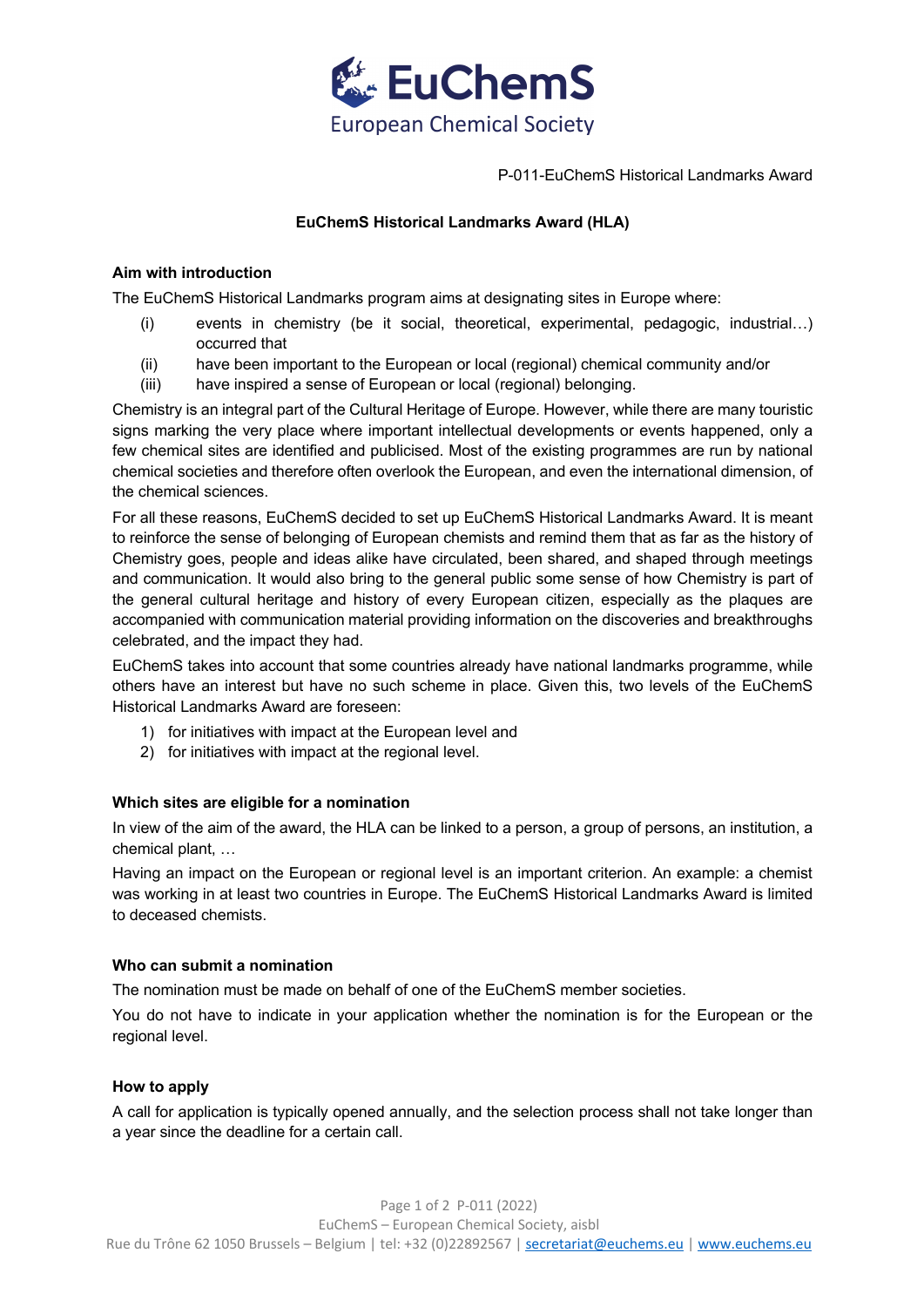

The applicants shall provide the following documents when submitting a nomination:

- 1) A document with description on the historical role of the site, including its impact on the development of chemistry at either European or the regional level.
- 2) A support statement from the President of the member society making the nomination
- 3) A support letter by at least one additional member society
- 4) A support letter by the local community. In this support letter, the local community shall
	- a. express its willingness to carry the responsibilities for organising the award event at the place where the plaque will be mounted;
	- b. explain how the sites are or will be brought to life or made accessible to visitors and the local community;
	- c. what communication (promotional) material is intended for the general and the learned public (including teachers). The promotional material has to be produced in original language and in English.

### **Selection process**

The nominations are evaluated by the Historical Landmark Award Committee (HLAC), who makes recommendations to the EuChemS Executive Board. The HLAC comprises members from a variety of backgrounds and involves a representative of the EuChemS Working Party on the History of Chemistry and representatives from other EuChemS Professional Networks. A mandate for members of the HLAC is four years, renewable once. There shall not be more than five members of HLAC. As the whole of Chemistry is concerned, the HLAC is allowed to invite guest members to help review the applications and draw back on the multifaceted expertise of EuChemS Professional Networks.

The final decision is with the EuChemS Executive Board.

Maximum two awards per year can be awarded at each level to allow to focus on quality events and documents.

# **Awarding ceremony**

The promotional materials prepared by the community of the awarded sites are available on the EuChemS website, but to integrate this task in the academic life and also make sure the word is widely shared inside the chemical community, producers of the materials are invited to publish in scientific journals. The EuChemS President and the Chair of the Historical Landmarks Selection Committee add a written contribution to the promotional brochure and other articles, when appropriate.

Metal plaques with embossed shot description of the site in English and in the national language are provided by EuChemS. The local community is in charge of the organisation of the event during which the plaque is unveiled, in close collaboration with the EuChemS Secretariat. The EuChemS President, Secretary General and the Chair of the Historical Landmarks Selection Committee are representatives of EuChemS at the unveiling event.

*approved by the Executive Board (2110/06), October 2021 approved by the Executive Board (2102/10), February 2021 updated in August 2020 (2007/13) updated in June 2019 (1906/19) approved by the Executive Board, (1702/27), February 2017 (P-012)*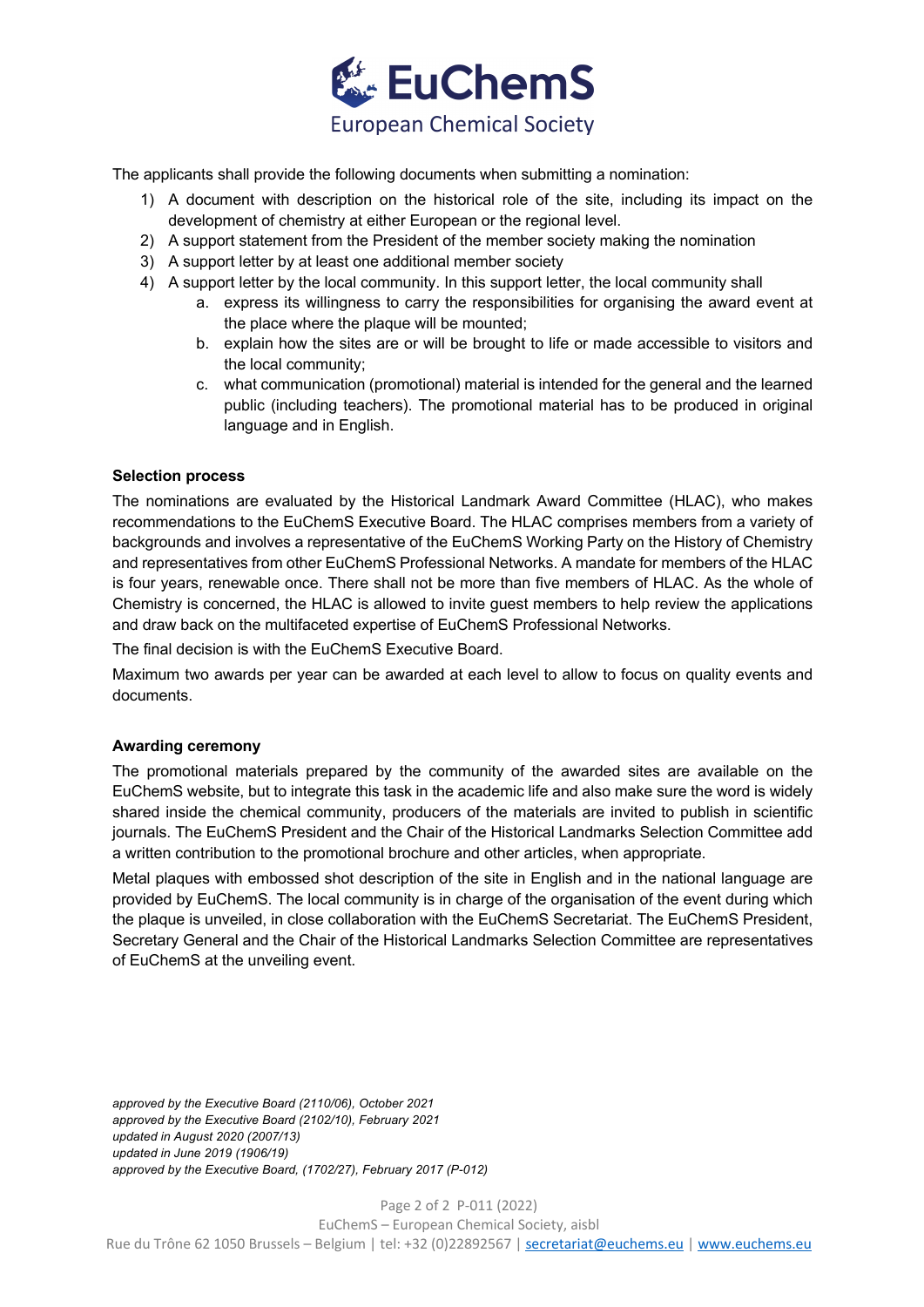

### System for nomination - Online form

| <b>Nomination - EuChemS Historical Landmarks Award</b>                                                                                                                                                                                                       |                                           |           |
|--------------------------------------------------------------------------------------------------------------------------------------------------------------------------------------------------------------------------------------------------------------|-------------------------------------------|-----------|
| Nominated Landmark *                                                                                                                                                                                                                                         |                                           |           |
|                                                                                                                                                                                                                                                              |                                           |           |
| Name of the proposer who nominates on behalf of the Member Society *                                                                                                                                                                                         |                                           |           |
| $\checkmark$                                                                                                                                                                                                                                                 |                                           |           |
| Prefix                                                                                                                                                                                                                                                       | First name                                | Last name |
| Email of the proposer *                                                                                                                                                                                                                                      |                                           |           |
| Member Society making the nomination *                                                                                                                                                                                                                       |                                           |           |
| Österreichische Gesellschaft für Analytische Chemie<br>Gesellschaft Österreichischer Chemiker (GÖCH)<br>Société Royale de Chimie (SRC)<br>Koninklijke Vlaamse Chemische Vereniging (KVCV)<br>Съюза на химиците в България<br>Hrvatsko kemijsko društvo (HKD) |                                           |           |
| Support statement signed by the President/CEO of the Member Society making the nomination. *<br>Only pdf, doc, or docx file types are accepted, with a maximum size of 3MB                                                                                   |                                           |           |
|                                                                                                                                                                                                                                                              | Drop files here or<br><b>SELECT FILES</b> |           |
| Could you please indicate whether the nominated site is linked to: *<br>Please select one category below.                                                                                                                                                    | $\check{ }$                               |           |
| Please provide a concise description of the proposed landmark. *<br>Please feel free to include references for further information. (max. 1500 characters with spaces)                                                                                       |                                           |           |
|                                                                                                                                                                                                                                                              |                                           |           |
| 0 of 1500 max characters<br>Please indicate the historical role and European/regional dimension of the nomination. *<br>Please feel free to include references for further information. (max. 1500 characters with spaces)                                   |                                           |           |
|                                                                                                                                                                                                                                                              |                                           |           |
| of 1500 max characters                                                                                                                                                                                                                                       |                                           |           |
| Please describe the impact of the nomination on the development of Chemistry. *<br>Please feel free to include references for further information. (max. 1500 characters with spaces)                                                                        |                                           |           |
|                                                                                                                                                                                                                                                              |                                           |           |
| of 1500 max characters                                                                                                                                                                                                                                       |                                           |           |

Page 3 of 4 P-011 (2022) EuChemS – European Chemical Society, aisbl Rue du Trône 62 1050 Brussels - Belgium | tel: +32 (0)22892567 | [secretariat@euchems.eu](mailto:secretariat@euchems.eu) | [www.euchems.eu](http://www.euchems.eu/)